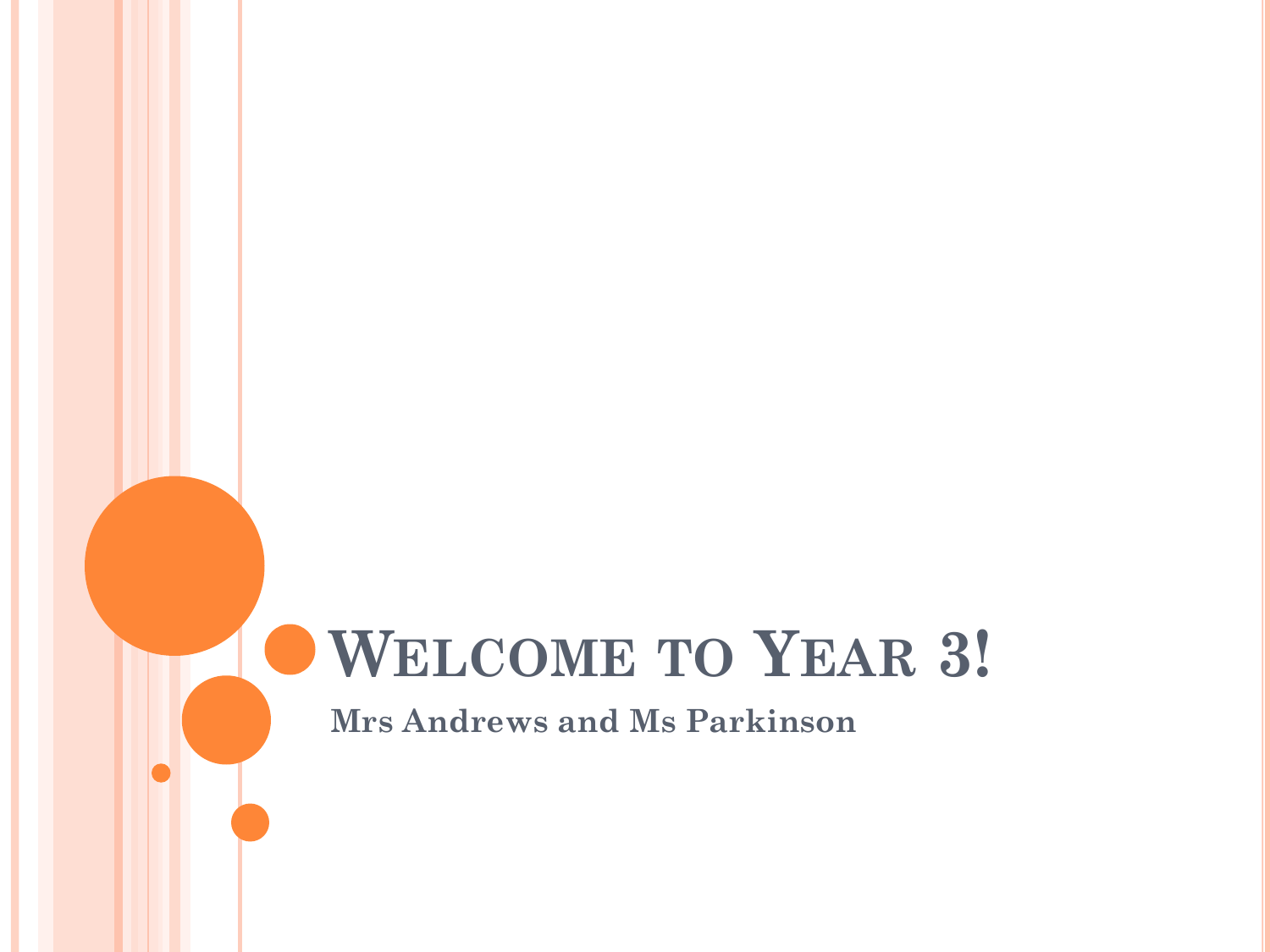# YEAR 3 CURRICULUM

- **o** Outline for the term is available through the Learning Links booklet on the school websitechildren tab
- Science: Nutrition for animals and humans. Forces and Magnets.
- RE: Understanding Christianity resource- focus on Creation. Current value of Equality.
- History and Geography: Pre-history: life in Britain during the Stone Age and Bronze Age
- Computing: Programming and Games. ICT skills e.g. copy and paste, crop and print screen etc.
- Growth Mind-set- becoming **independent**  learners, challenge themselves.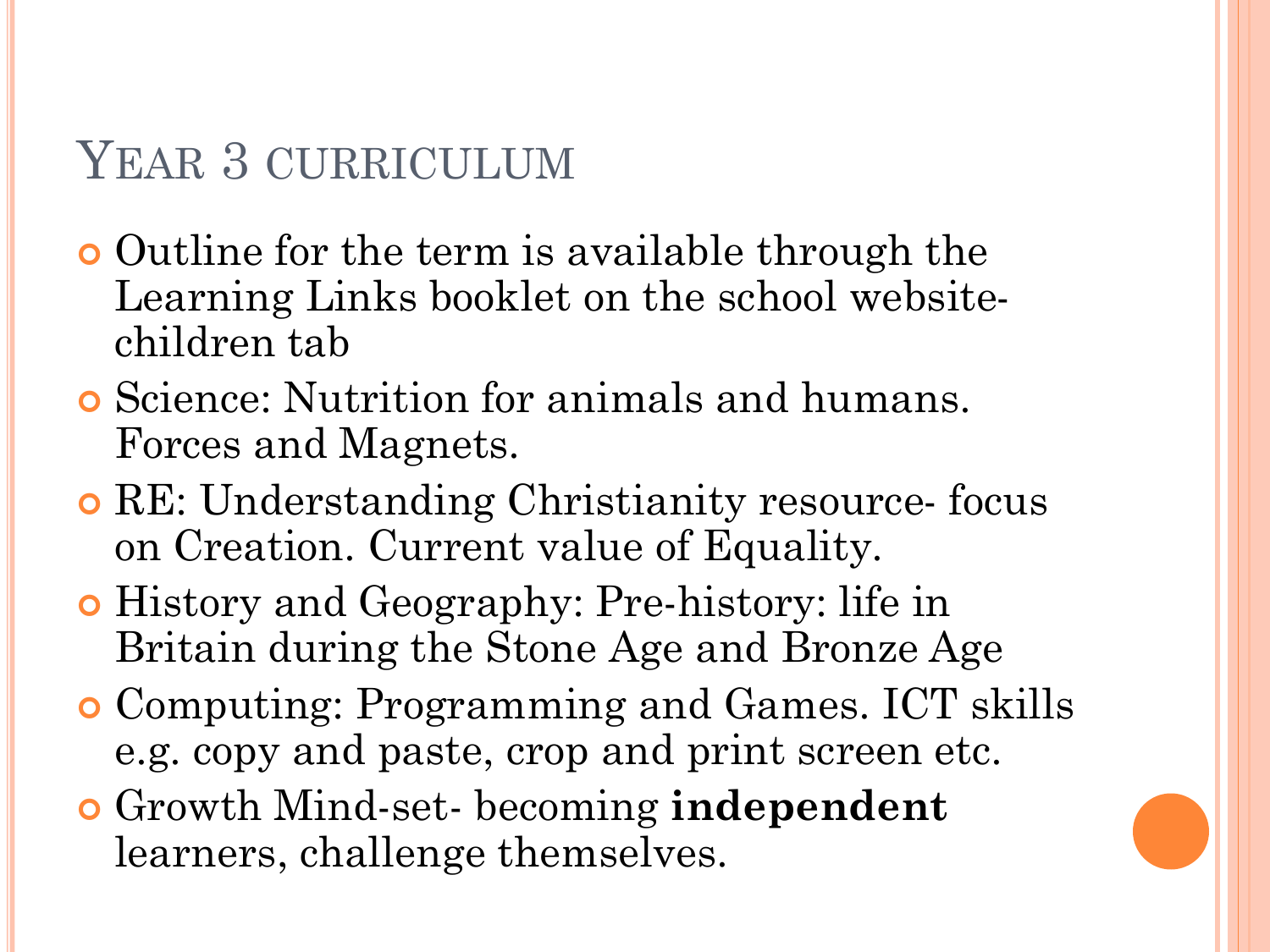# **PE**

- Will take place on Monday and Thursday
- No longer 'Games'
- Each half term I will send a parent mail detailing activities and kit required for these activities
- This half term: Fitness (Monday) and Basketball (Thursday).
- No football boots needed, just trainers suitable for the field
- PE kits to remain in school until half term.
- **Winter:** long sleeved rugby style top, shorts/joggers/long socks
- **Summer:** white t-shirt and shorts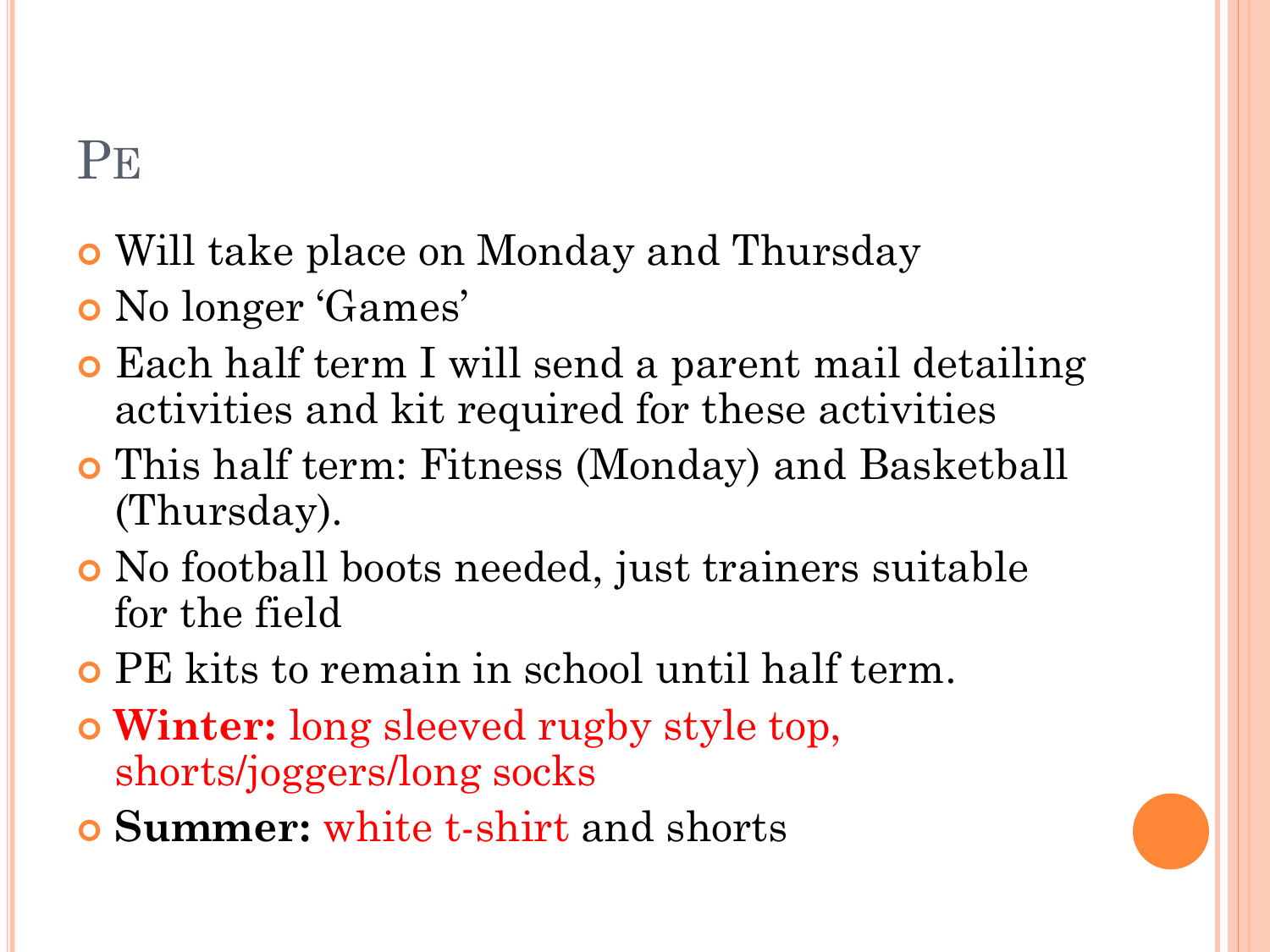### HOMEWORK AND TIMETABLES

- Set on a Thursday and handed in on a Tuesday-Maths and/ or English/ Topic
- Timetables practice as much as possible each day/week
- Weekly timetable tests to begin soon
- **End of Year 3 outcome: 3, 4, 6 and 8 timetables**
- Timetable Rockstars
- **o** Mathletics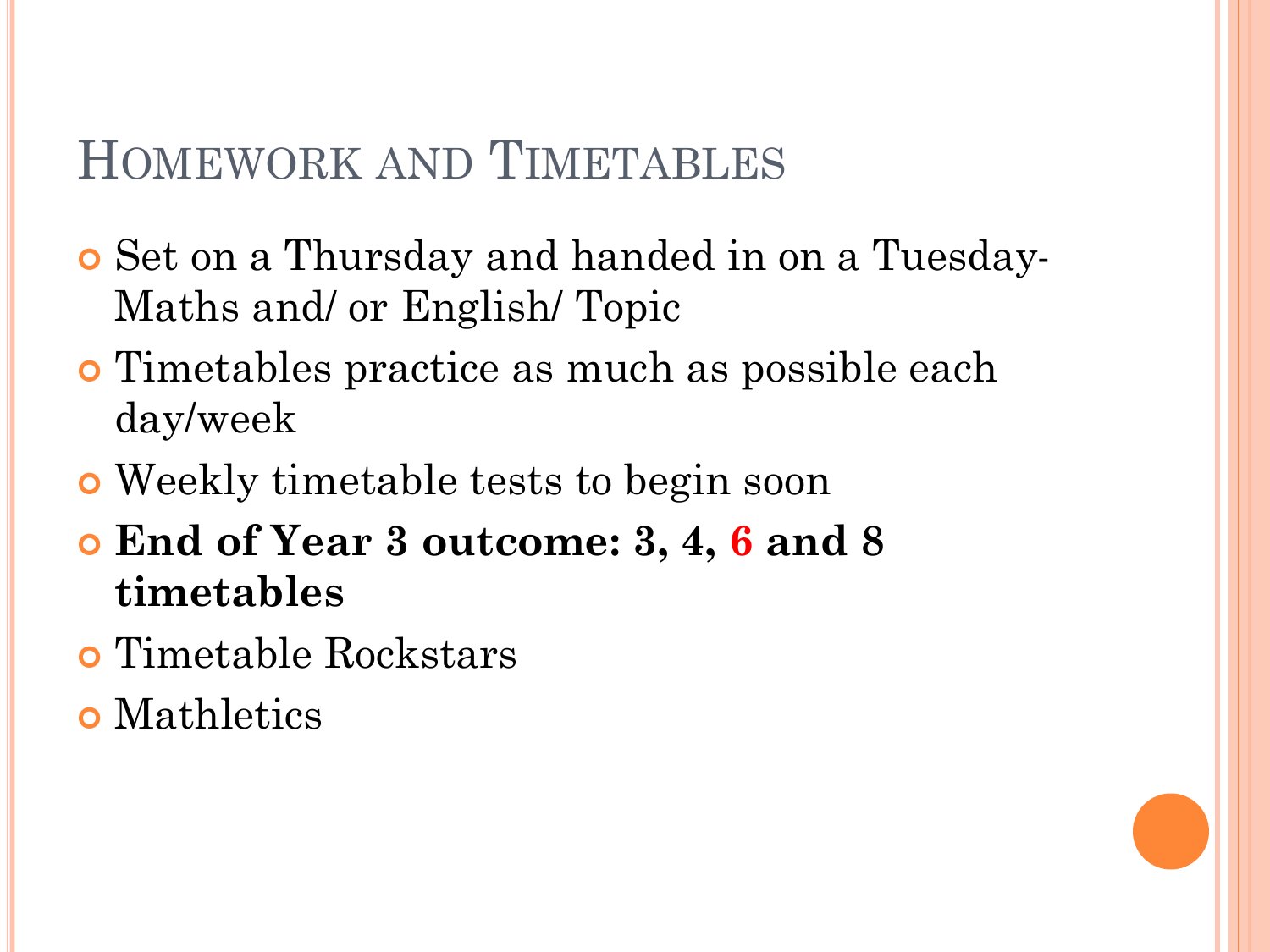### TIMETABLE TEST YEAR 4

- Children will be tested using an on-screen check where they will have to answer multiplication questions against the clock.
- Children will have 6 seconds to answer each question
- **o** There are 25 questions
- Questions will be selected from the 121 number facts that make up the multiplication tables from 2 to 12, with a particular focus on the 6, 7, 8, 9 and 12 times tables as they are considered to be the most challenging.
- Children will be given the opportunity to practise answering questions in this format before the official check begins.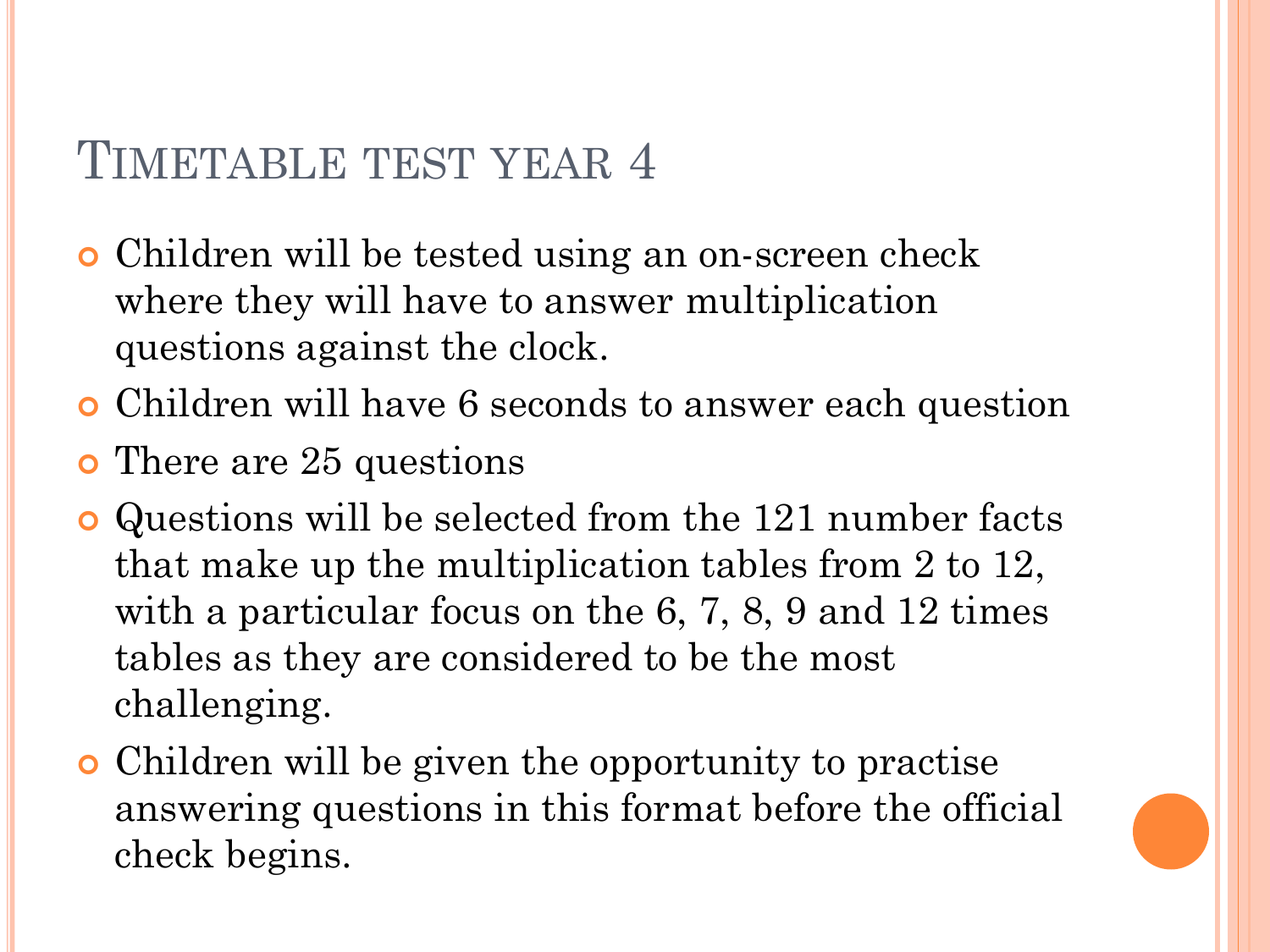# **READING**

- Every night (minimum 5 times) with comment in their reading record.
- Children are responsible for changing their books each morning with the support of Ms Parkinson.
- Whole Class Guided Reading
- **o** Reading Fluency Group
- Class Story- BFG
- **•** Reading levels and bands are checked each every half term
- Focus on comprehension skills- What do you think will happen next? Why do you think this? Using evidence from the book the justify their thinking.
- Focus on **'Inference'**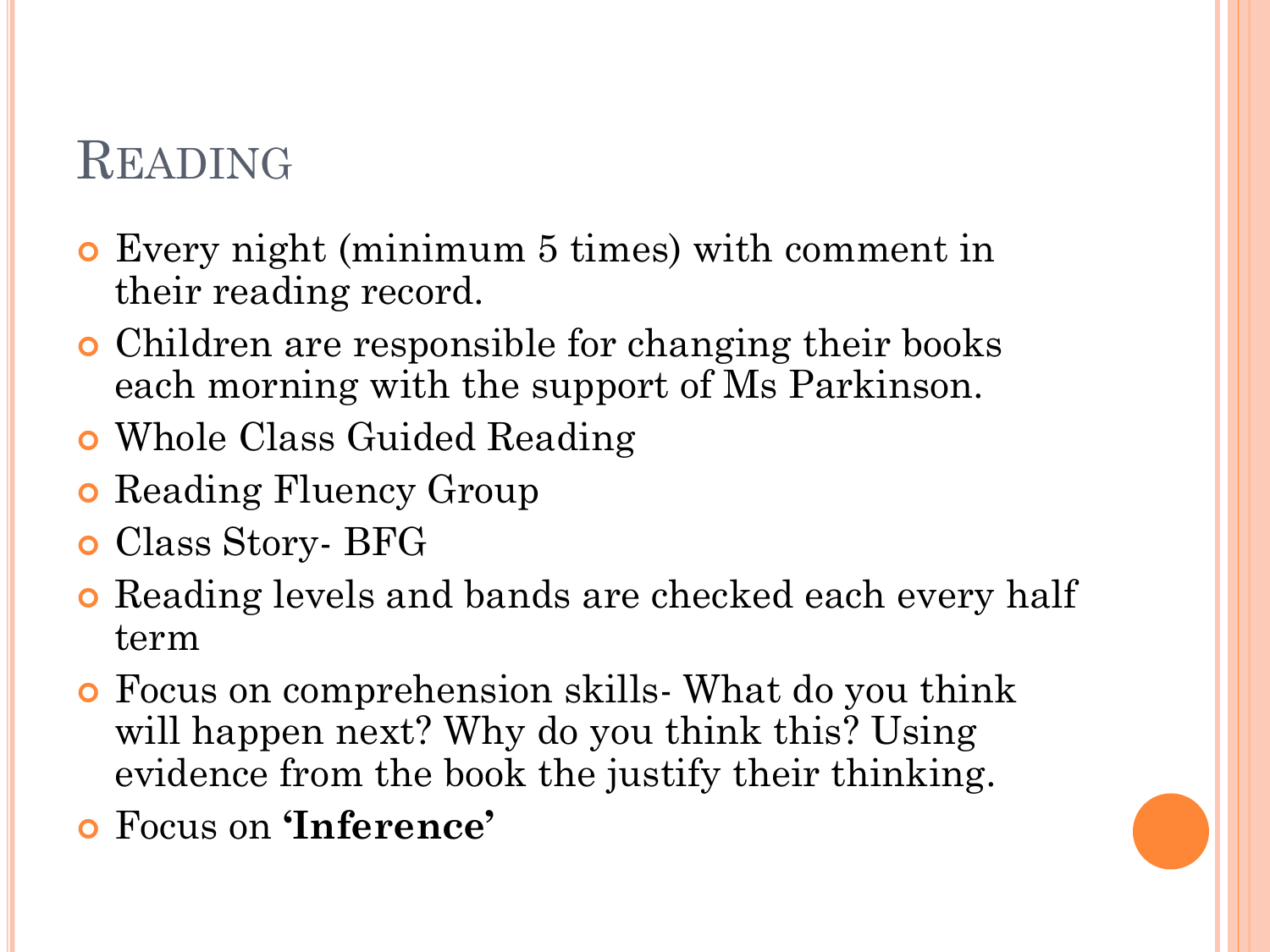# INFERENCE

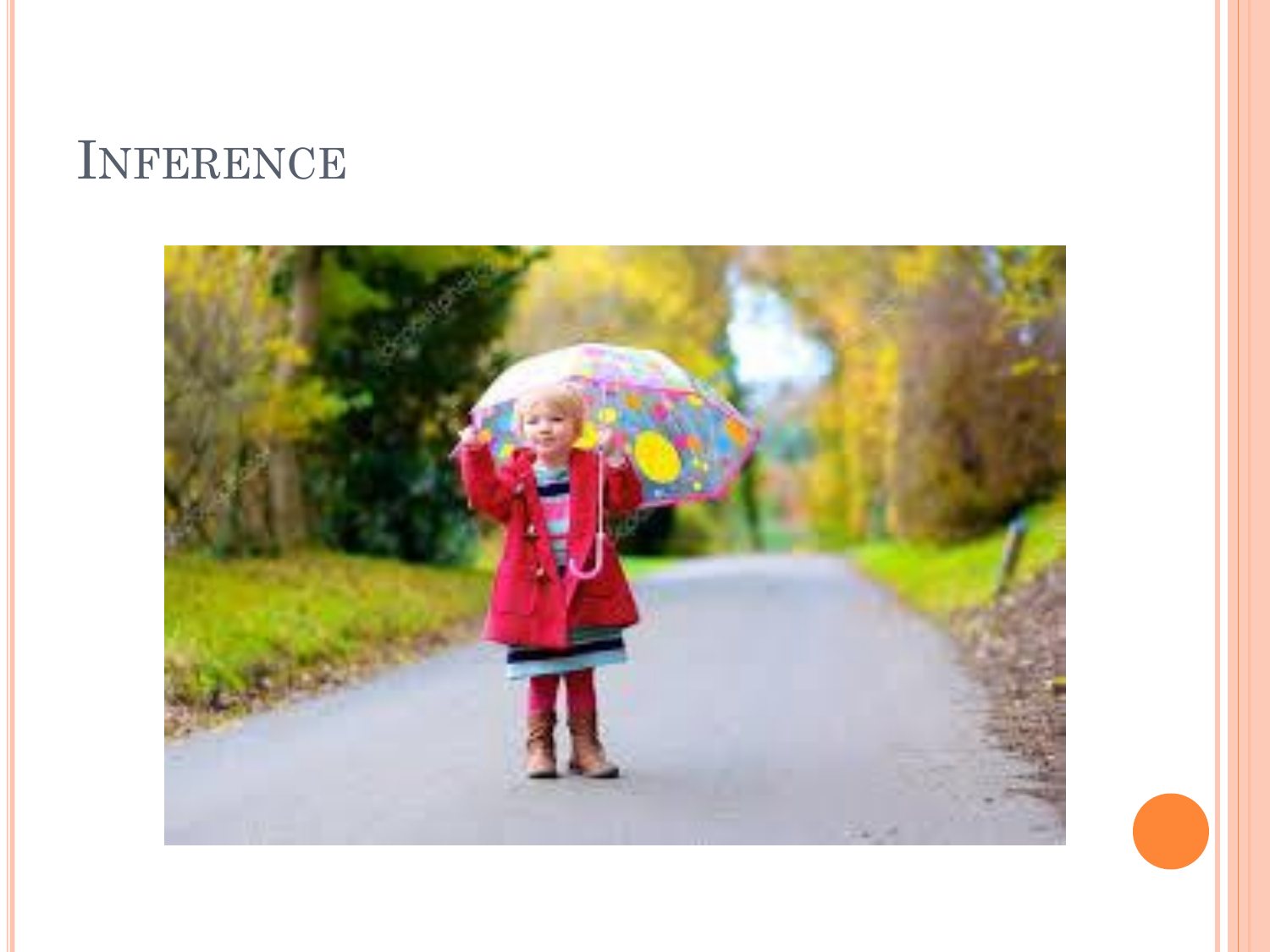### SPELLING - THE RESEARCH

- Spelling strategies and major spelling patterns are taught much more effectively through lessons than through workbooks or spelling tests
- If children learn spellings for tests and don't use those words in their own writing, they will forget them within days
- Children often get key rules wrong. The top 12 misspelt words were the same for the 7-10 age group as for children aged 11-14
- Children must know all common exception words to be age related in writing at the end of key stage 1 and 2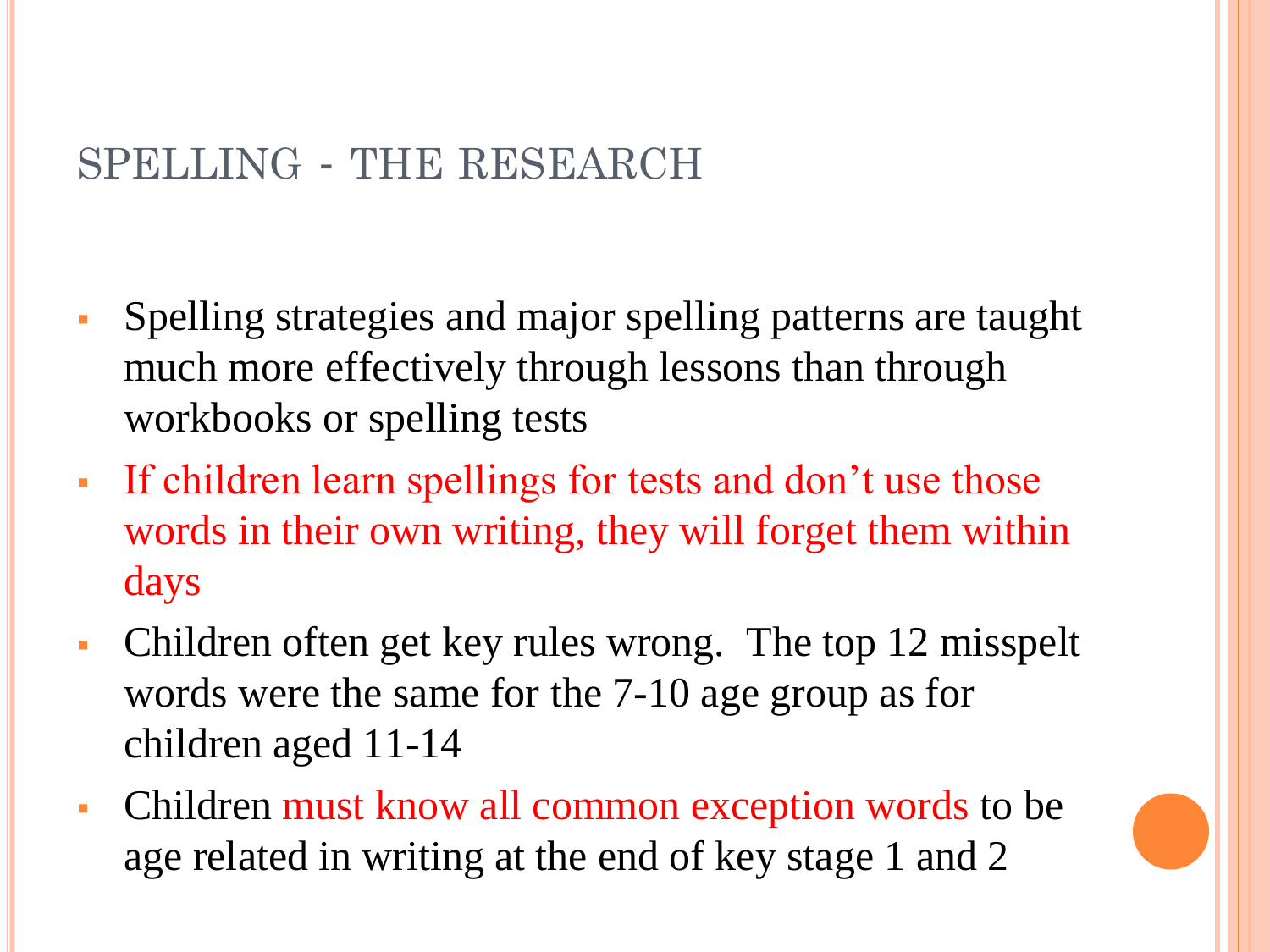### NEW SPELLING SCHEME

- **o** Each week your child will have 5 common exception words spelling. These words **must be learnt to ensure age related** is met in writing.
- In addition to this, each week a national curriculum rule will be sent home to revise. All children will be taught this rule everyday in class and will complete activities based on the rule.
- This enables the children to actually the rule and apply it to more than the weekly spelling words which were originally sent home with homework.
- Spellings sent home on a Thursday (taught on the Tuesday)and tested on the following Tuesday.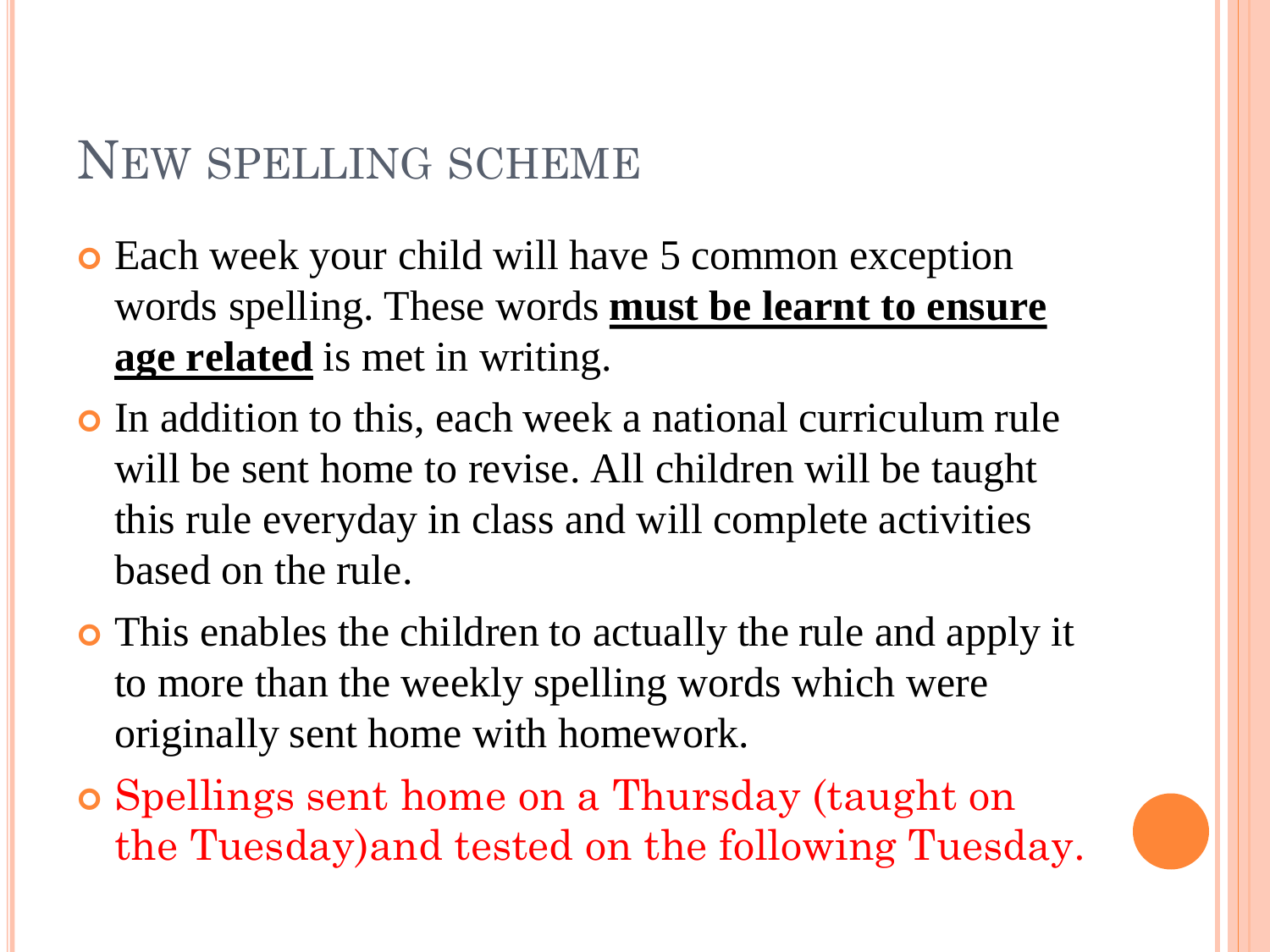### THIS WEEKS SPELLING HOMEWORK

#### Spellings:

Part 1: This week's five statutory spelling words are:

- $L$  Door
- 2. Wild
- 3. Hold
- 4. Fast
- 5. Bath

Part 2:

The spelling rule this week is looking at wards with the lang nawel saund  $|a|$ spelt ei.

e.g. eight, weight, beige, sleigh, vein etc.

- You need to learn the spelling rule and find as many words as you can that fit the rule
- Can you find any words that have the long vowel sound /a/ but are not spelt with  $e$ i,  $\lambda$ n example word is they –  $e$ y is the long a sound but is not spelt ei.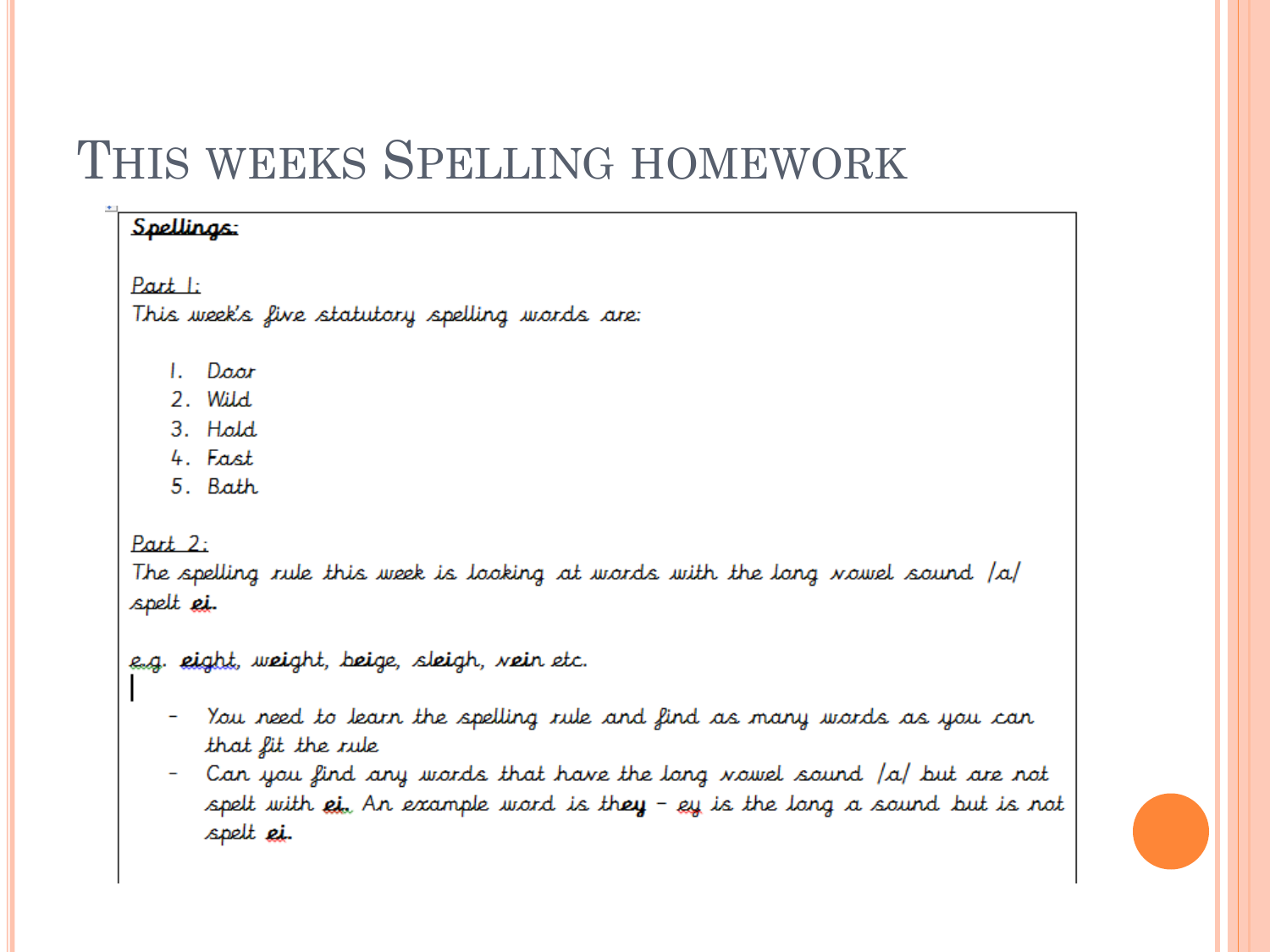#### Spelling Test-Autumn 1

#### Common Exception Words:

- $\mathbf{L}$
- $2.$
- $3<sub>1</sub>$
- 4.
- 5.

Score:

#### **Weekly Rule:**

This weeks rule is:

The rule means:

Examples of the rule are:

Exceptions to the rule are:

Yes.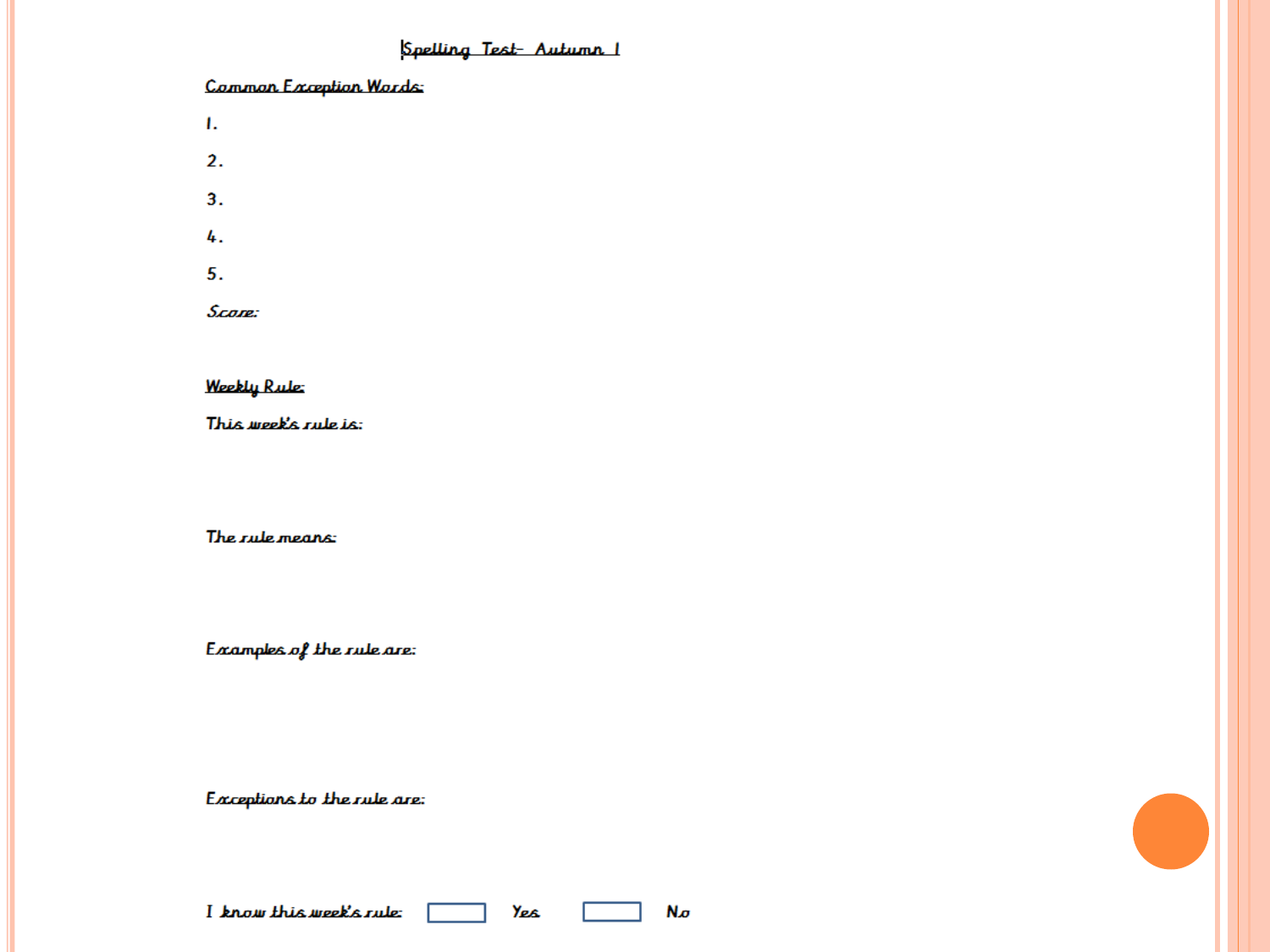### WORD OF THE DAY

- Whole school approach to develop the children's vocabulary
- Given out twice a week to a chosen child
- The child is given a couple of days to find out what the word means and try put it into a sentence
- Their findings will be shared with the class and the words will be displayed in the classroom
- **•** Table points will be used to encourage the children to try and use the words in their communication/writing.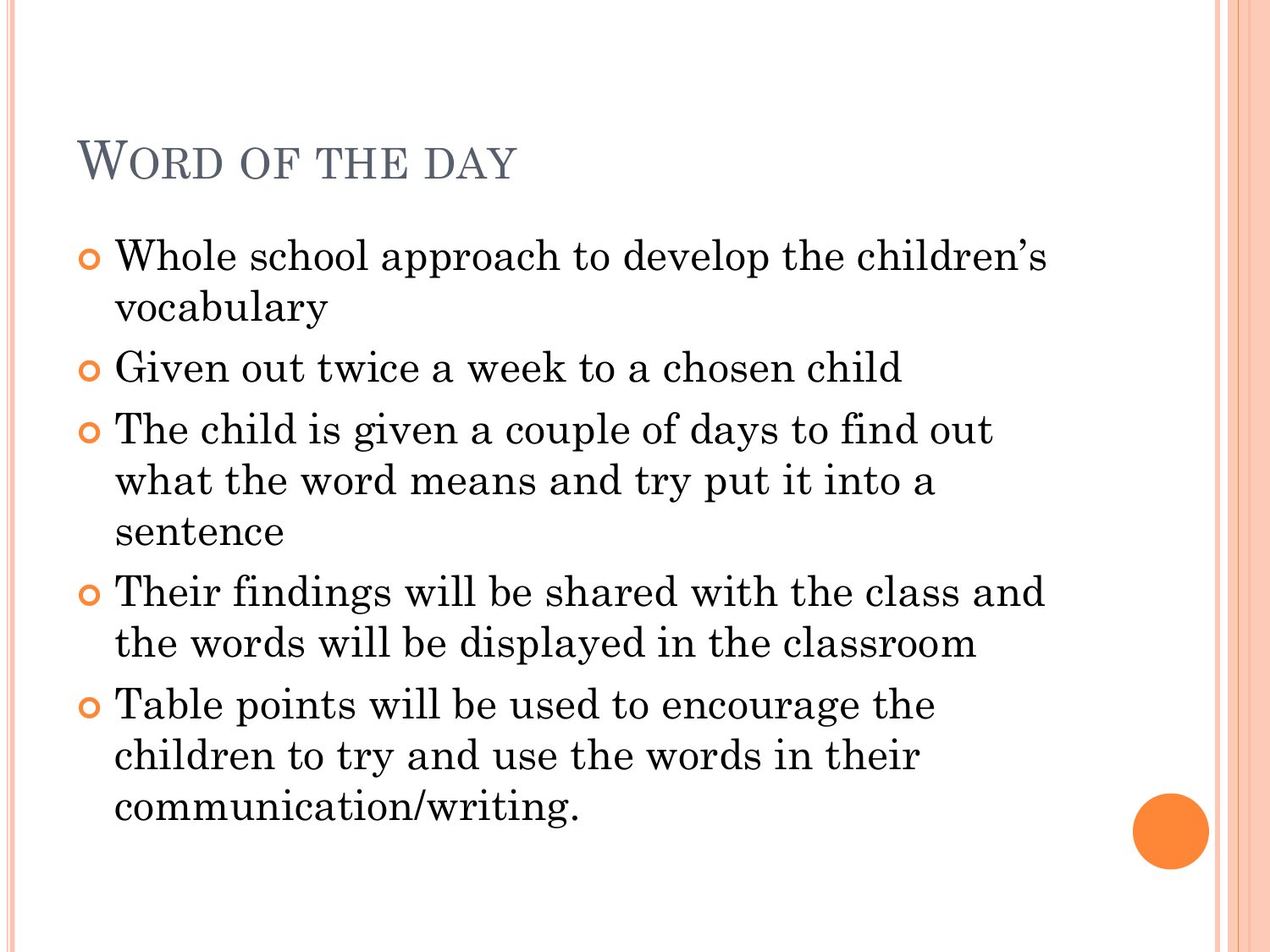# SRE 'CHANGING ME'

- Content covered in the second half of Summer Term around 5/6 sessions
- Further information will be sent out before the lessons are taught
- Parent mail will be sent before lessons so that you are aware
- Using the 'Jigsaw' PSHE resource
- Building on from what the children have learnt in Year 2
- Worry box throughout the sessions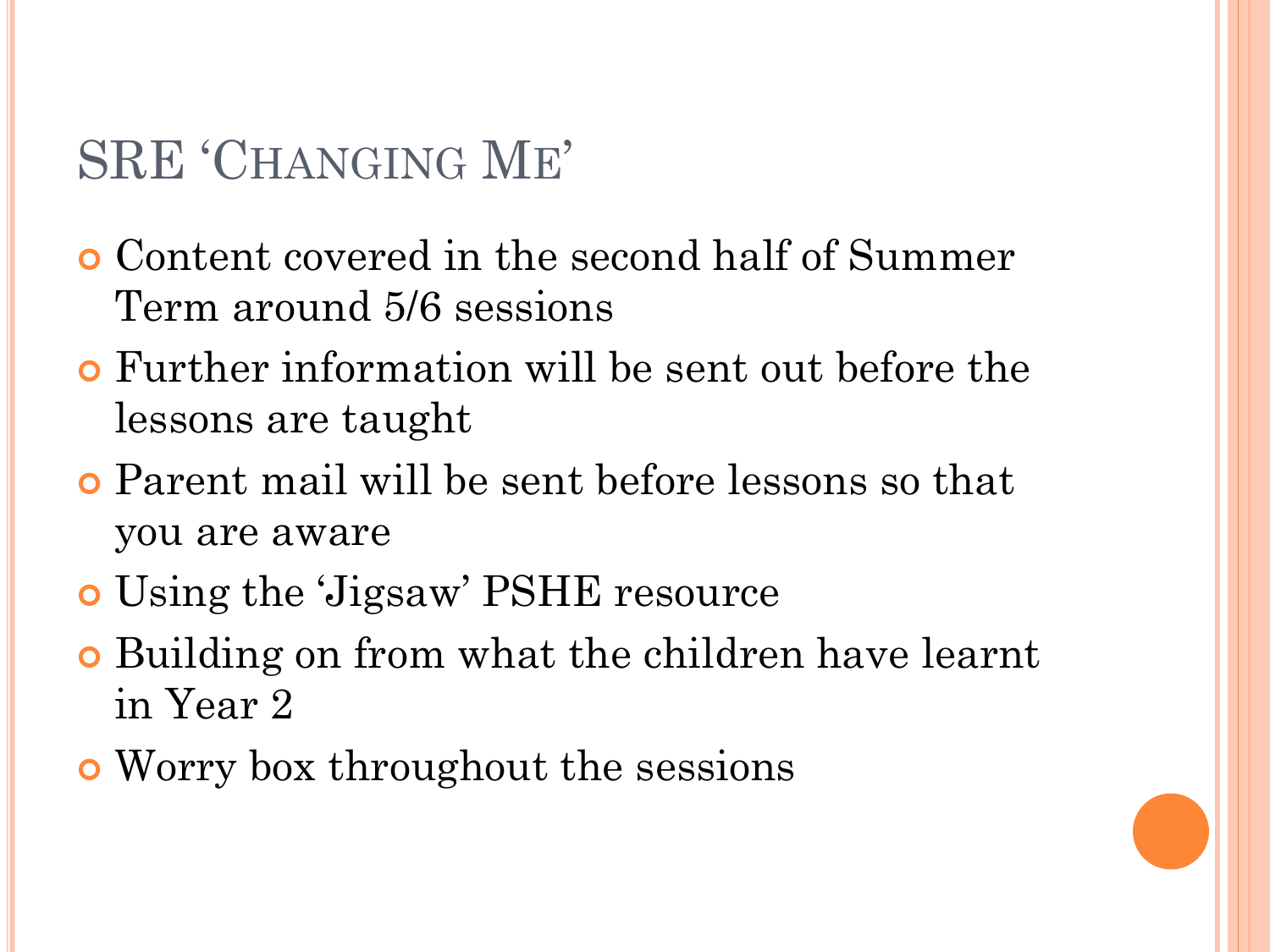# SRE 'CHANGING ME'

- Where do babies grow? Using scientific terms such as womb
- How do babies grow/survive whilst in and out of the womb?
- Changes to the body and talk about whether we feel nervous about these changes. e.g. pubic hair, growing taller, hips widening etc.
- Changes inside the body- all very scientific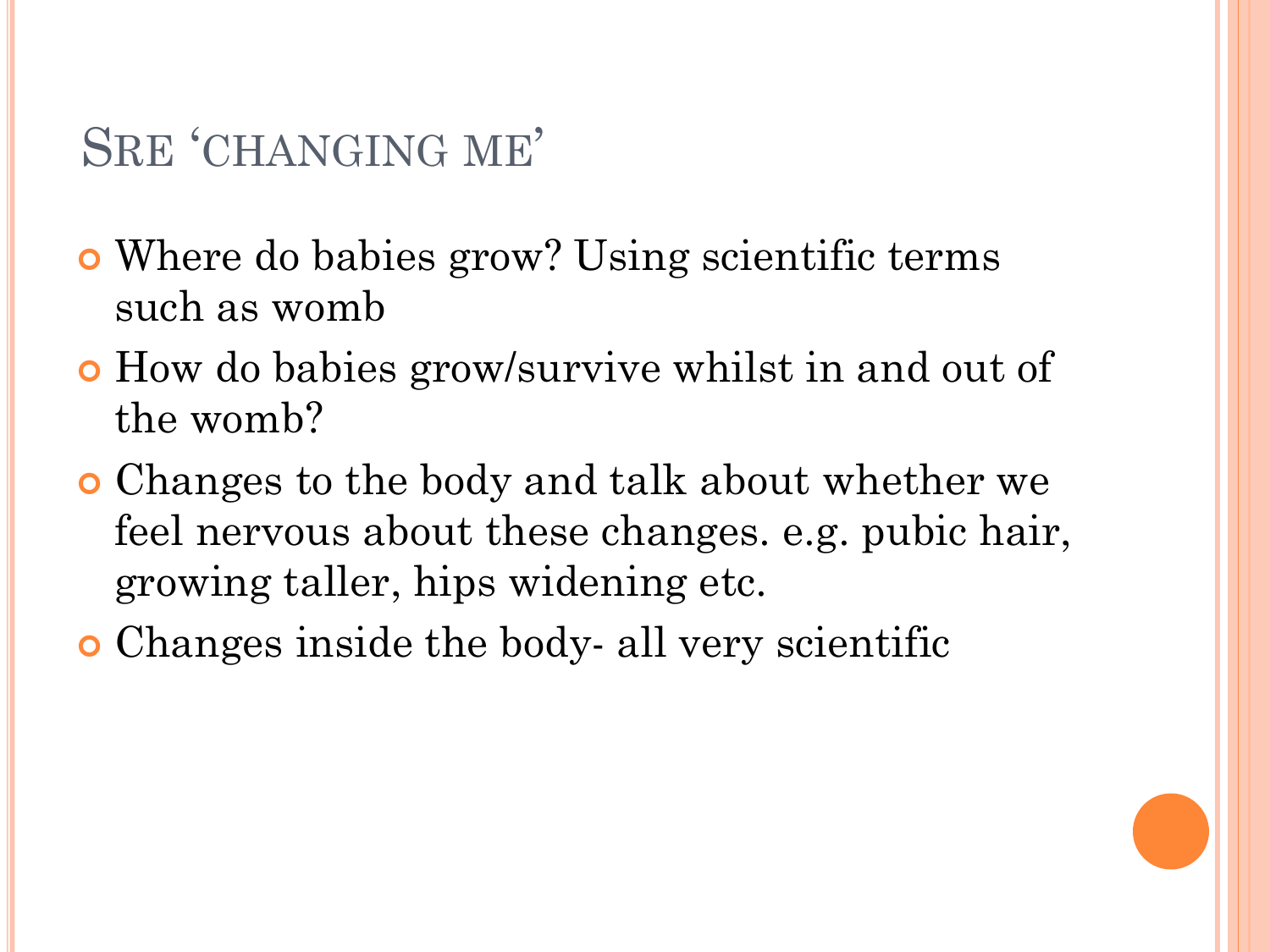# SNACK AND WATER

- Water named and in the school water bottle
- Piece of fruit
- No cereal bars etc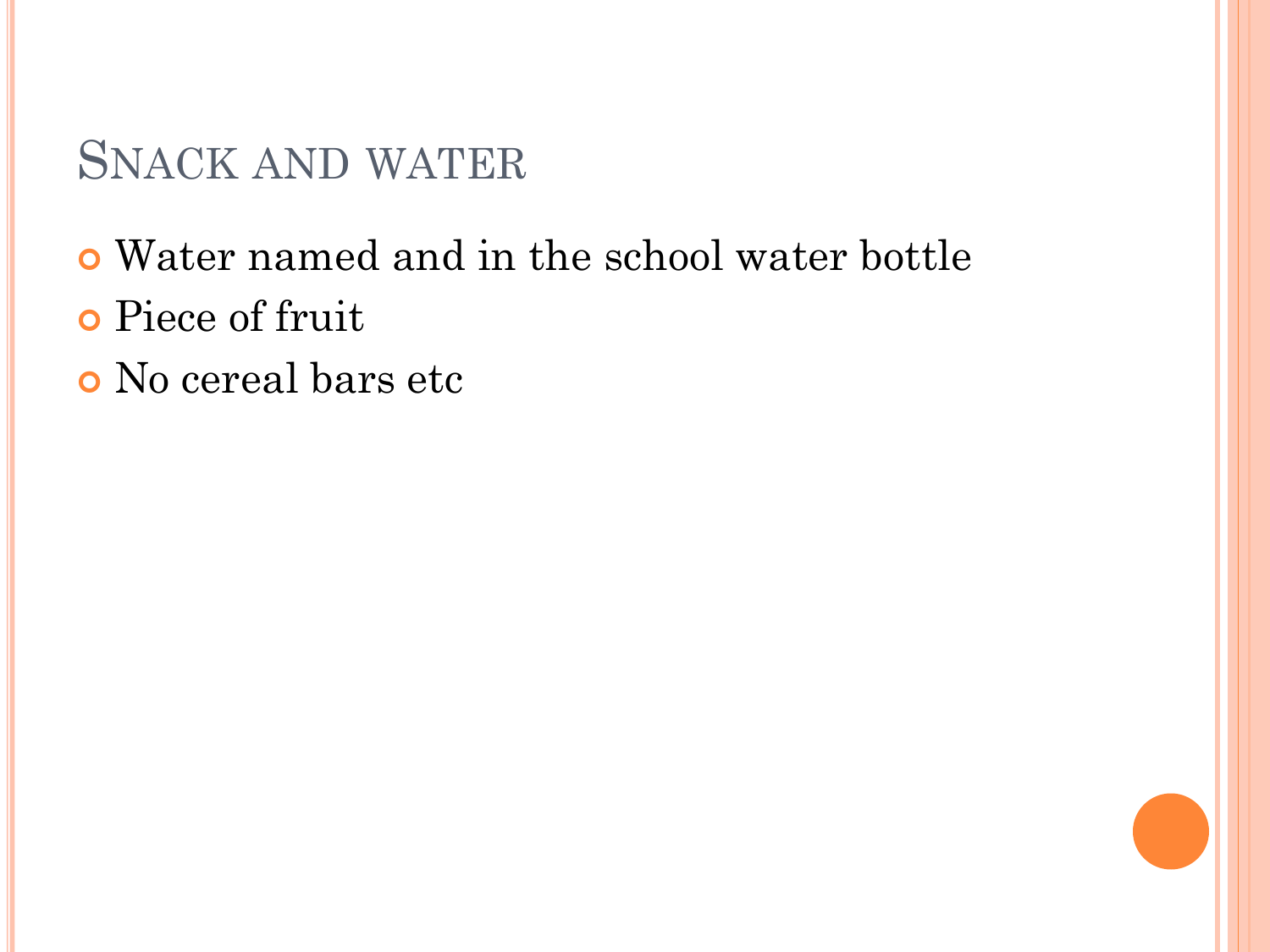# **TRIPS**

- Celtic Harmony- Thursday 10th October
- Verulamium- tbc
- Warburtons Workshop- Wednesday 6th November